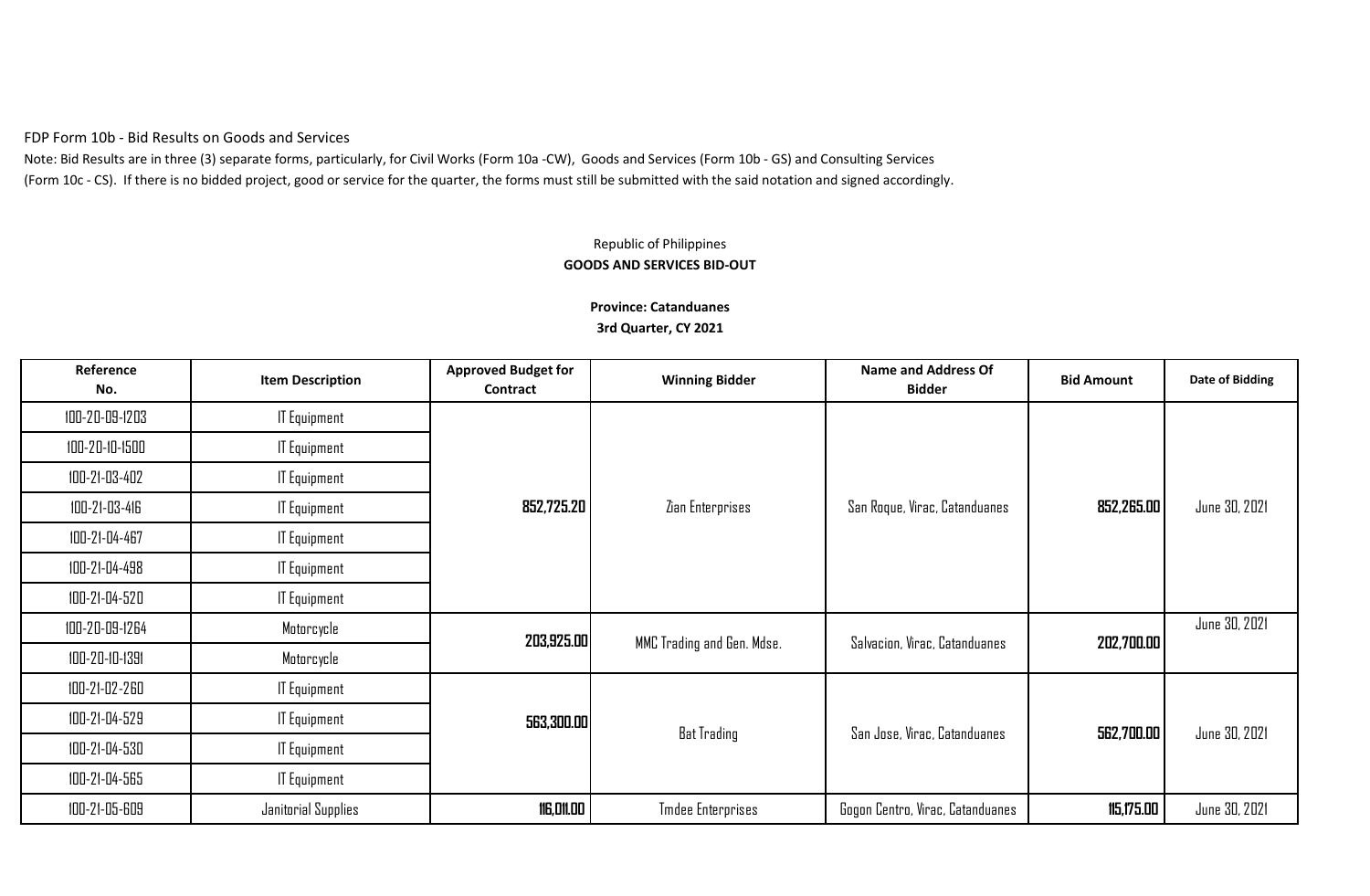| Reference<br>No. | <b>Item Description</b> | <b>Approved Budget for</b><br><b>Contract</b>                  | <b>Winning Bidder</b>                     | <b>Name and Address Of</b><br><b>Bidder</b>                                                               | <b>Bid Amount</b>        | <b>Date of Bidding</b> |
|------------------|-------------------------|----------------------------------------------------------------|-------------------------------------------|-----------------------------------------------------------------------------------------------------------|--------------------------|------------------------|
| 100-21-02-227    | Office Supplies         |                                                                |                                           |                                                                                                           |                          |                        |
| 100-21-04-531    | Office Supplies         |                                                                |                                           |                                                                                                           |                          |                        |
| 100-21-04-555    | Office Supplies         | 258.284.65<br>Dela Rosa Office Supplies & Equipment<br>Trading | San Isidro Village, Virac,<br>Catanduanes | 258,265.00                                                                                                | June 30, 2021            |                        |
| 100-21-05-607    | Office Supplies         |                                                                |                                           |                                                                                                           |                          |                        |
| 100-21-05-653    | Office Supplies         |                                                                |                                           |                                                                                                           |                          |                        |
| 100-21-03-453    | Heavy Equipment         | 47,200,000.00                                                  | Taishan Heavy Industries Inc.             | 5th Floor Dy International Building<br>1650 San Marcelino St. Corner<br>General Malvar St., Malate Manila | 46,990,000.00            | <b>July 21, 2021</b>   |
| 100-21-05-618    | Drugs and Medicines     | 265,410.00                                                     | <b>BCVR Prime Enterprises</b>             | Unit I ANC Bldg. Panganiban Drive,<br>Naga City, Camarines Sur                                            | 263,713.00               | August 9, 2021         |
| 100-21-02-119    | Fuel                    | 544,286.80                                                     | Virac Gasoline Station                    | Francia, Virac, Catanduanes                                                                               | 544,238.64               | August 9, 2021         |
| 100-21-05-701    | Drugs and Medicines     |                                                                |                                           |                                                                                                           |                          |                        |
| 100-21-05-702    | Drugs and Medicines     | 747,839.30                                                     | <b>BCVR Prime Enterprises</b>             | Unit I ANC Bldg. Panganiban Drive,                                                                        | 743,273.00               | August 9, 2021         |
| 100-21-05-706    | Drugs and Medicines     |                                                                |                                           |                                                                                                           | Naga City, Camarines Sur |                        |
| 100-21-05-742    | Drugs and Medicines     |                                                                |                                           |                                                                                                           |                          |                        |
| 100-21-05-722    | <b>IT Equipment</b>     | 134,000.00                                                     | Star Trading and General Merchandise      | San Pablo, Virac, Catanduanes                                                                             | 133,448.00               | August 9, 2021         |
| 100-21-05-723    | <b>IT Equipment</b>     |                                                                |                                           |                                                                                                           |                          |                        |
| 100-21-05-705    | Laboratory Supplies     | 179,688.00                                                     | <b>BCVR Prime Enterprises</b>             | Unit I ANC Bldg. Panganiban Drive,                                                                        | 176,751.00               | August 9, 2021         |
| 100-21-05-769    | Laboratory Supplies     |                                                                |                                           | Naga City, Camarines Sur                                                                                  |                          |                        |
| 100-21-06-773    | Oil and Lubricants      | 595,138.93                                                     | Virac Gasoline Station                    | Francia, Virac, Catanduanes                                                                               | 594,674.50               | August 9, 2021         |
| 100-21-05-684    | <b>IT Equipment</b>     |                                                                |                                           |                                                                                                           |                          |                        |
| 100-21-05-696    | <b>IT Equipment</b>     |                                                                |                                           |                                                                                                           |                          |                        |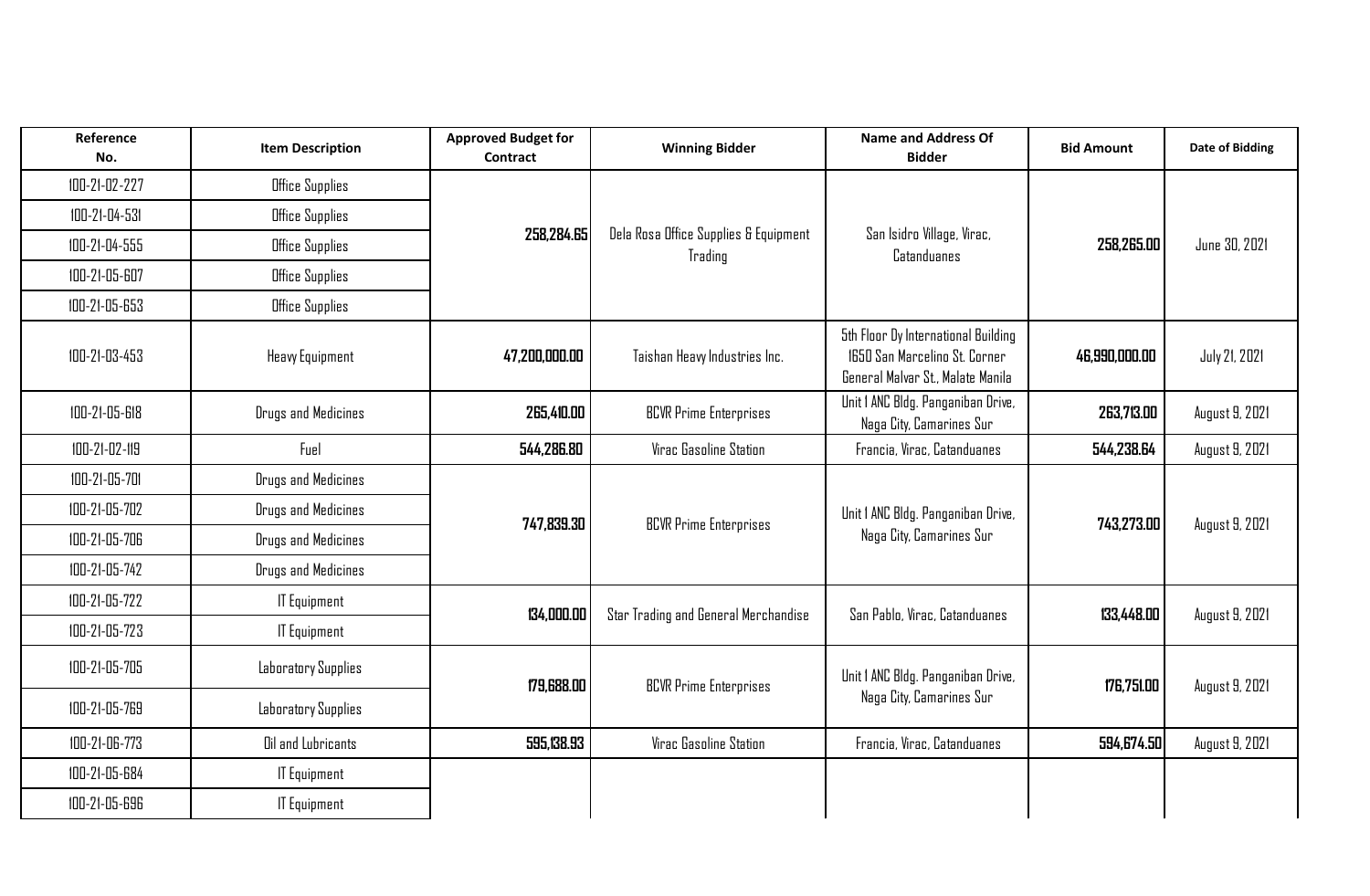| Reference<br>No. | <b>Item Description</b> | <b>Approved Budget for</b><br><b>Contract</b> | <b>Winning Bidder</b>                              | <b>Name and Address Of</b><br><b>Bidder</b> | <b>Bid Amount</b> | <b>Date of Bidding</b> |
|------------------|-------------------------|-----------------------------------------------|----------------------------------------------------|---------------------------------------------|-------------------|------------------------|
| 100-21-05-709    | <b>IT Equipment</b>     | 744,826.40                                    | Dela Rosa Office Supplies and Equipment            | San Isidro Village, Virac,                  | 744,808.00        | September 1, 2021      |
| 100-21-05-758    | <b>IT Equipment</b>     |                                               | Trading                                            | Catanduanes                                 |                   |                        |
| 100-21-06-785    | <b>IT Equipment</b>     |                                               |                                                    |                                             |                   |                        |
| 100-21-06-786    | <b>IT Equipment</b>     |                                               |                                                    |                                             |                   |                        |
| 100-21-04-572    | Office Supplies         |                                               |                                                    |                                             |                   |                        |
| 100-21-05-682    | Office Supplies         |                                               |                                                    |                                             |                   |                        |
| 100-21-05-739    | Office Supplies         |                                               |                                                    |                                             |                   |                        |
| 100-21-05-744    | <b>Office Supplies</b>  | 842,141.15                                    | Tri-Star Press and Gen. Mdse.                      | Calatagan, Virac, Catanduanes               | 841,333.00        | September 1, 2021      |
| 100-21-05-760    | Office Supplies         |                                               |                                                    |                                             |                   |                        |
| 100-21-06-778    | Office Supplies         |                                               |                                                    |                                             |                   |                        |
| 100-21-06-793    | Office Supplies         |                                               |                                                    |                                             |                   |                        |
| 100-21-06-794    | Office Supplies         |                                               |                                                    |                                             |                   |                        |
| 100-21-06-908    | Furniture and Fixtures  | 193,783.12                                    | <b>Bat Trading</b>                                 | San Jose, Virac, Catanduanes                | 193,166.40        | September 1, 2021      |
| 100-21-07-928    | Furniture and Fixtures  |                                               |                                                    |                                             |                   |                        |
| 300-21-04-042    | Hardware Materials      | 238,912.00                                    | <b>Bat Trading</b>                                 | San Jose, Virac, Catanduanes                | 238,465.00        | September 1, 2021      |
| 300-21-07-074    | <b>IT Equipment</b>     | 188,018.20                                    | Dela Rosa Office Supplies and Equipment<br>Trading | San Isidro Village, Virac,<br>Catanduanes   | 188,015.00        | September 1, 2021      |
| 100-21-06-835    | Office Supplies         |                                               |                                                    |                                             |                   |                        |
| 100-21-06-838    | Office Supplies         |                                               |                                                    |                                             |                   |                        |
| 100-21-06-841    | Office Supplies         |                                               |                                                    |                                             |                   |                        |
| 100-21-06-843    | Office Supplies         |                                               |                                                    |                                             |                   |                        |
| 100-21-06-846    | Office Supplies         | 311,895.33                                    | MMC Trading & Gen. Mdse.                           | Salvacion, Virac, Catanduanes               | 309,333.00        | September 1, 2021      |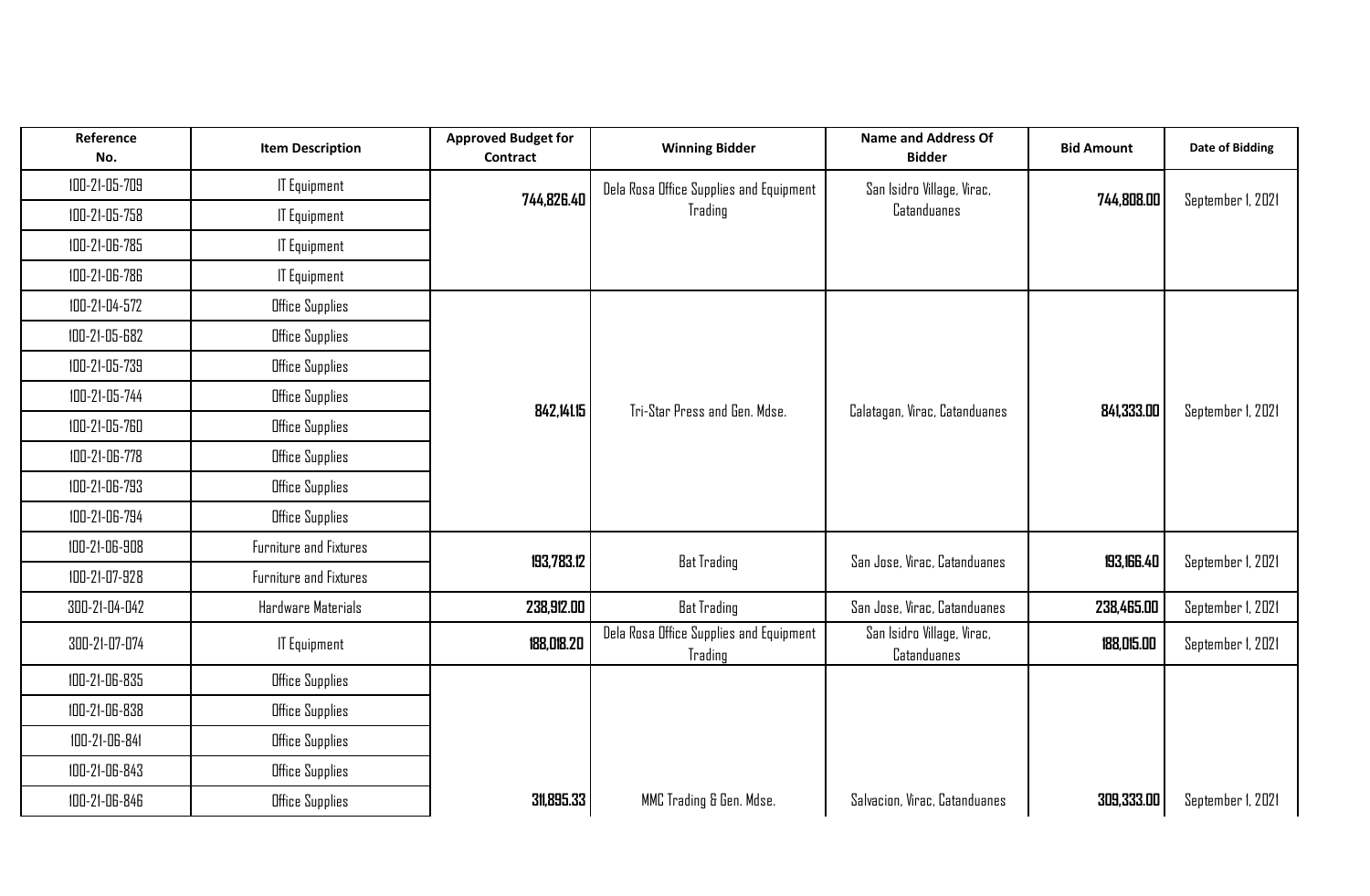| Reference<br>No. | <b>Item Description</b>          | <b>Approved Budget for</b><br>Contract | <b>Winning Bidder</b>      | <b>Name and Address Of</b><br><b>Bidder</b> | <b>Bid Amount</b> | <b>Date of Bidding</b> |
|------------------|----------------------------------|----------------------------------------|----------------------------|---------------------------------------------|-------------------|------------------------|
| 100-21-06-854    | Office Supplies                  |                                        |                            |                                             |                   |                        |
| 100-21-06-882    | Office Supplies                  |                                        |                            |                                             |                   |                        |
| 100-21-07-970    | Office Supplies                  |                                        |                            |                                             |                   |                        |
| 100-21-07-982    | Office Supplies                  |                                        |                            |                                             |                   |                        |
| 100-21-06-906    | Office Supplies                  | 174,846.00                             | <b>Tmdee Enterprises</b>   | Gogon Centro, Virac, Catanduanes            | 174,516.00        | September 1, 2021      |
| 300-21-06-069    | <b>Staff and Patient Uniform</b> | 146,360.00                             | <b>Bat Trading</b>         | San Jose, Virac, Catanduanes                | 145,941.00        | September 1, 2021      |
| 100-21-07-1036   | Fuel                             | 464,318.36                             | Virac Gasoline Station     | Francia, Virac, Catanduanes                 | 464,255.79        |                        |
| 100-21-07-953    | Other Machinery & Equipment      |                                        |                            |                                             |                   |                        |
| 100-21-07-1015   | Other Machinery & Equipment      | 185,340.00                             | MMC Trading and Gen. Mdse. | Salvacion, Virac, Catanduanes               | 185,050.00        | September 1, 2021      |
| 100-21-07-1035   | Other Machinery & Equipment      |                                        |                            |                                             |                   |                        |
| 100-21-07-1025   | <b>Sports Supplies</b>           | 112,700.00                             | <b>Tmdee Enterprises</b>   | Gogon Centro, Virac, Catanduanes            | 112,500.00        | September 1, 2021      |
| 100-21-04-492    | <b>IT Equipment</b>              |                                        |                            |                                             |                   |                        |
| 100-21-04-516    | <b>IT Equipment</b>              |                                        |                            |                                             |                   |                        |
| 100-21-04-537    | <b>IT Equipment</b>              | 1,108,568.00                           |                            |                                             |                   | September 28, 2021     |
| 100-21-04-539    | <b>IT Equipment</b>              |                                        |                            |                                             |                   |                        |
| 100-21-05-652    | <b>IT Equipment</b>              |                                        |                            |                                             |                   |                        |
| 100-21-05-659    | <b>IT Equipment</b>              |                                        |                            |                                             |                   |                        |
| 100-21-05-763    | First Aid Kit                    | 1,339,313.50                           |                            |                                             |                   | September 28, 2021     |
| 100-21-06-805    | Personal Protective Equipment    |                                        |                            |                                             |                   |                        |
| 100-21-07-1023   | Spare Parts                      | 1,583,049.01                           |                            |                                             |                   | September 28, 2021     |
| 100-21-07-1026   | Spare Parts                      |                                        |                            |                                             |                   |                        |
| 300-21-04-007    | <b>Communication Equipment</b>   | 1,323,000.00                           |                            |                                             |                   | September 28, 2021     |